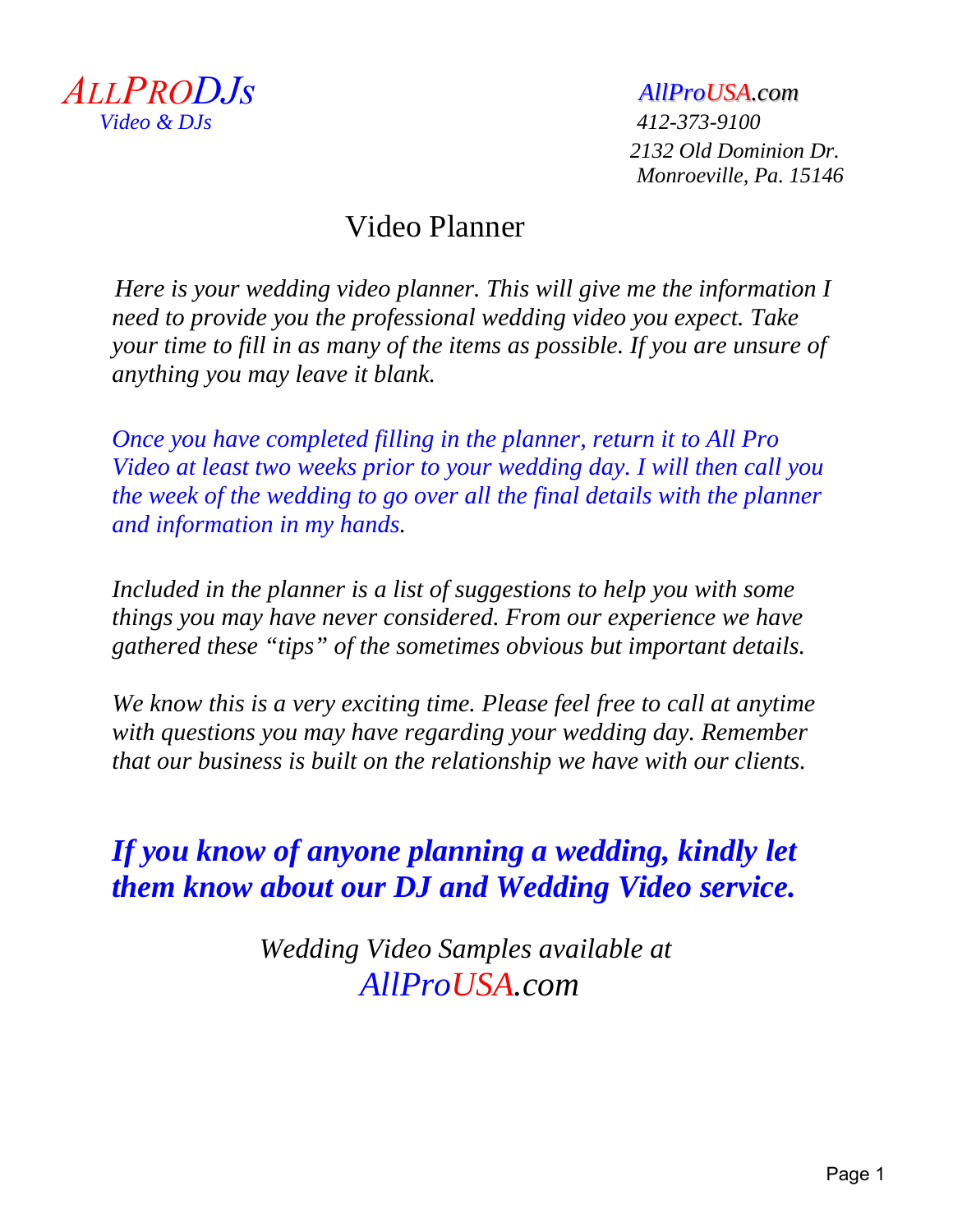| <b>ALLPRODJS</b><br><i>Video Planner</i><br>Wedding Date ____________________                         | <b>SAVE</b><br><b>PRINT</b> |  |  |  |  |  |
|-------------------------------------------------------------------------------------------------------|-----------------------------|--|--|--|--|--|
|                                                                                                       |                             |  |  |  |  |  |
|                                                                                                       |                             |  |  |  |  |  |
|                                                                                                       |                             |  |  |  |  |  |
| Name of Person(s) presiding the Ceremony $\frac{1}{\sqrt{1-\frac{1}{n}}}\left\{ \frac{1}{n} \right\}$ |                             |  |  |  |  |  |
|                                                                                                       |                             |  |  |  |  |  |
| Other than Church Organ list any other instruments ______________________________                     |                             |  |  |  |  |  |

*Estimated Length of Wedding Ceremony \_\_\_\_\_\_\_\_\_\_\_\_\_\_\_\_\_\_\_\_\_\_\_\_\_\_\_\_\_*

| Approximate Number of Guests Expected ___________ |                                                                  |
|---------------------------------------------------|------------------------------------------------------------------|
|                                                   | Will the Video Cameraman (one or two persons) be invited to eat? |
| Reception Start Time __________                   | Reception End Time                                               |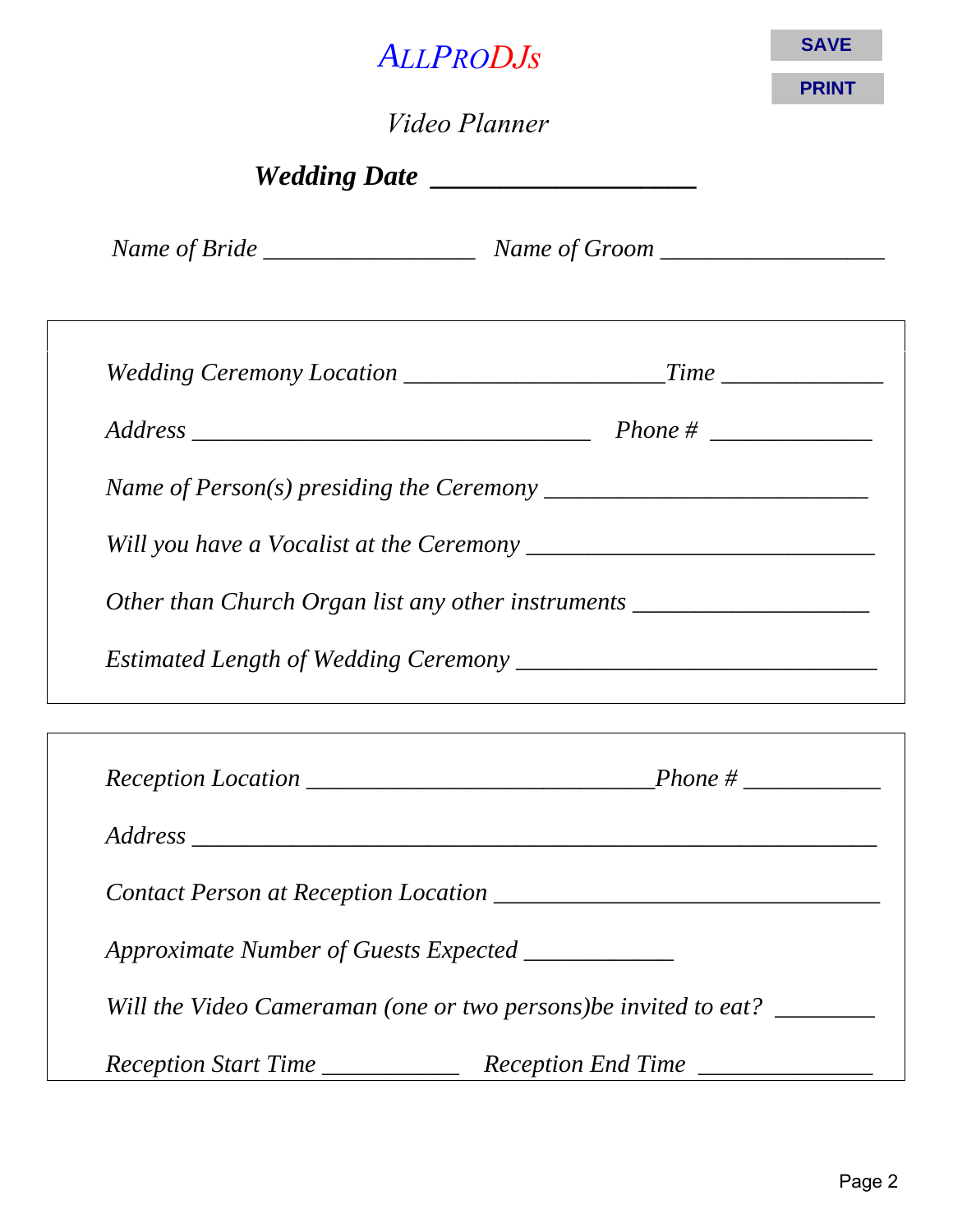

Video Planner

| <b>Bridesmaids</b> | Groomsmen                                                                                                            |
|--------------------|----------------------------------------------------------------------------------------------------------------------|
|                    |                                                                                                                      |
|                    |                                                                                                                      |
|                    | <u> 1999 - Johann John Harry Harry Harry Harry Harry Harry Harry Harry Harry Harry Harry Harry Harry Harry Harry</u> |
|                    | <u> 1999 - Jan James James James James James James James James James James James James James James James James</u>   |
|                    | <u> 1989 - Johann John Harry, mars ar yw y cynnwys y cynnwys y cynnwys y cynnwys y cynnwys y cynnwys y cynnwys y</u> |
|                    |                                                                                                                      |
|                    |                                                                                                                      |
|                    |                                                                                                                      |
|                    |                                                                                                                      |
|                    |                                                                                                                      |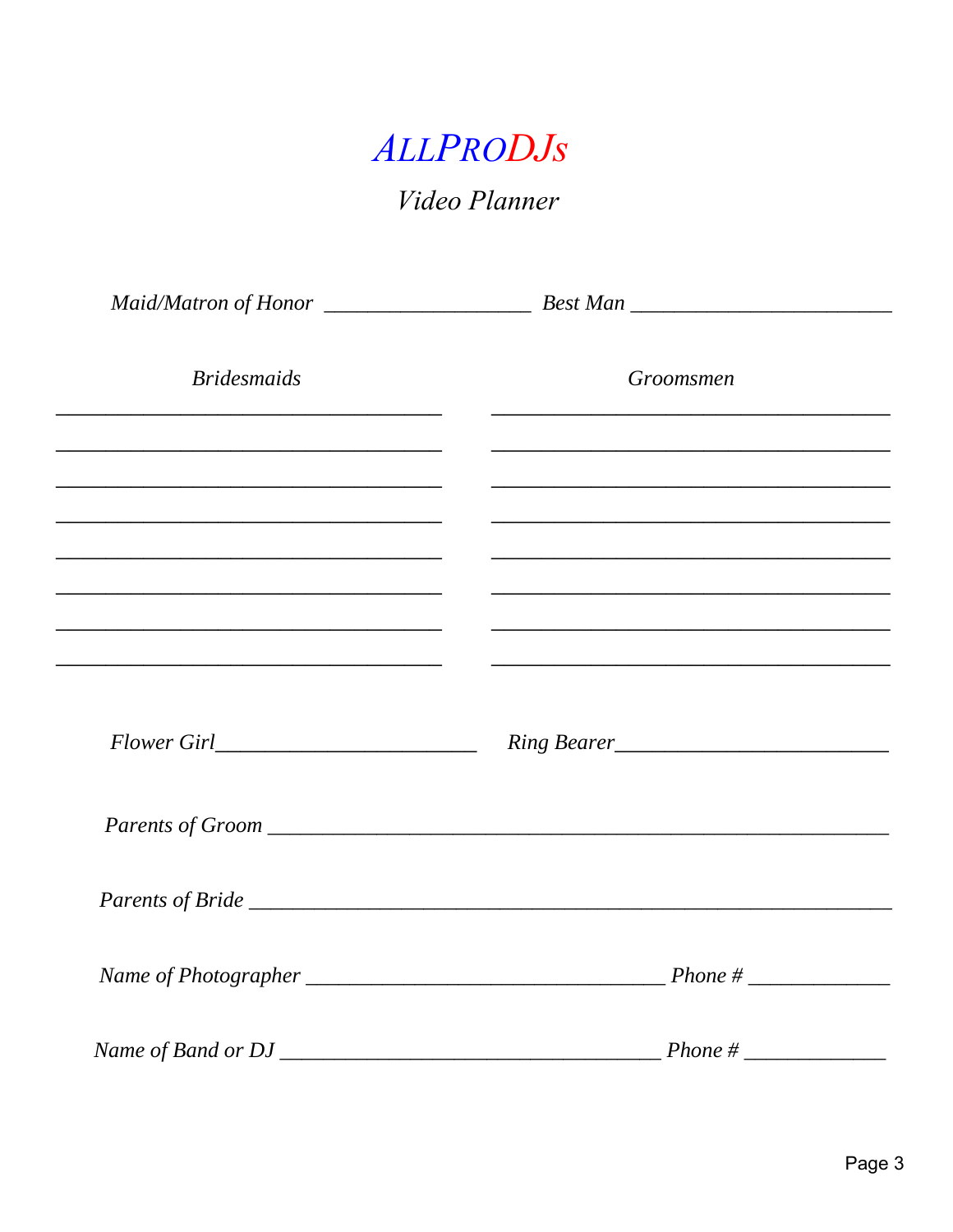### *Video Planner*

#### *Musical Selections for your Wedding Video*

*You may want to select a few songs that can be added to your wedding video. If you do not know what songs you want or do not care to select them, just leave this section blank and I will take care of it for you.*

*Keep in mind that most of the original music from your wedding ceremony and reception will be recorded live and used during the editing.*

*We will use music from CDs during limited portions of the editing. Examples of when CDs will be used include…*

> *Love Story Photos of Bride & Groom Pre wedding coverage at brides home Post ceremony coverage of Photo session Cocktails at the reception Wedding Highlights*

*In the following space write in the name of the song and artist you would like for each section of the video. Exact title and artist with correct spelling is essential!*

| 1. Love Story Photos                          |
|-----------------------------------------------|
|                                               |
|                                               |
|                                               |
| 5. Highlights (Best to use your wedding song) |
|                                               |

#### *6. Honeymoon Photos \_\_\_\_\_\_\_\_\_\_\_\_\_\_\_\_\_\_\_\_\_\_\_\_\_\_\_\_\_\_\_\_\_\_\_\_\_\_\_\_\_\_\_\_\_\_\_\_*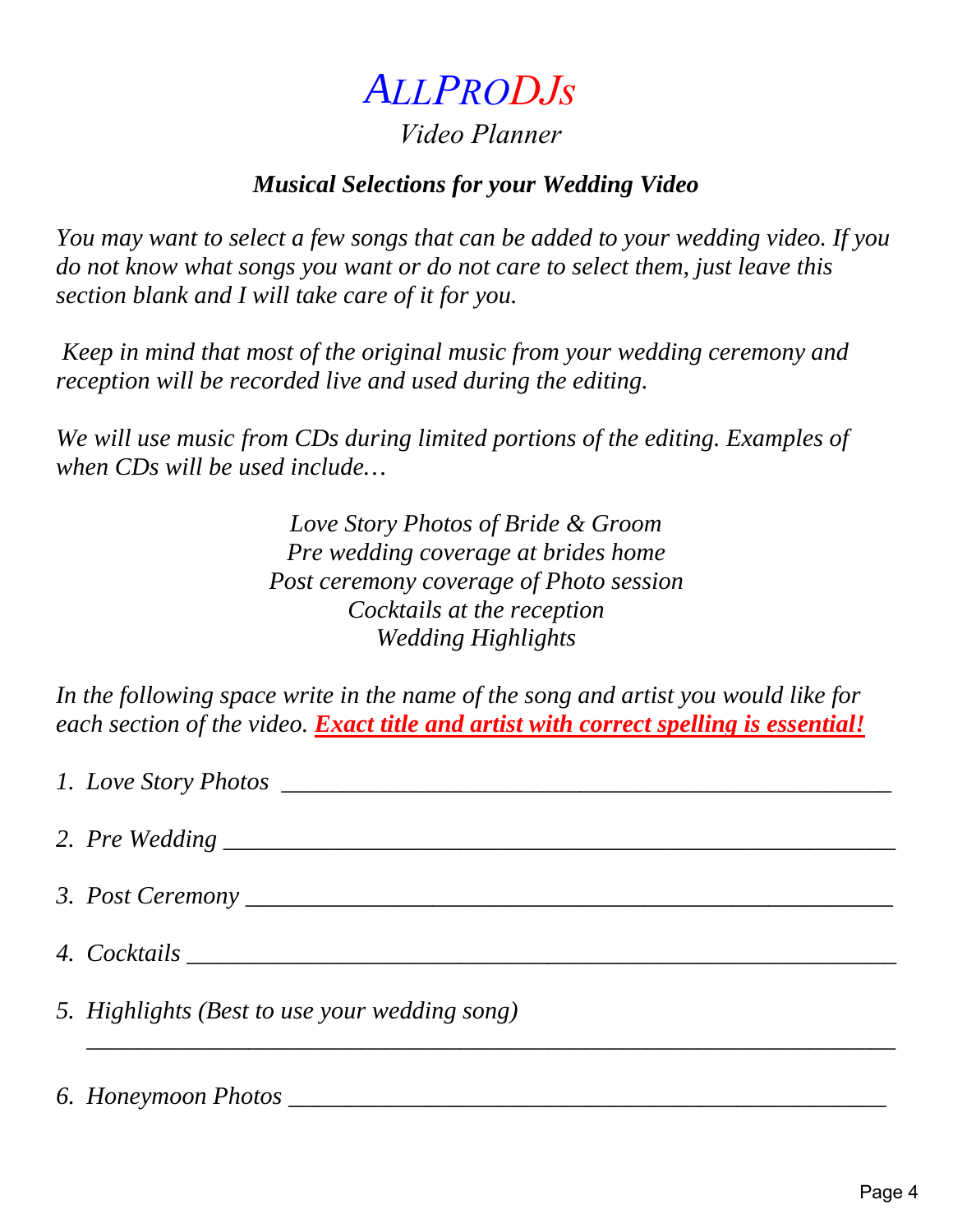### *Video Planner*

### *Post Wedding Contact Information*

*Very Important, Please take time to fill in completely!*

|  | <b>Bride &amp; Groom Future Mailing Address</b> |                                                                                   |  |
|--|-------------------------------------------------|-----------------------------------------------------------------------------------|--|
|  |                                                 |                                                                                   |  |
|  |                                                 |                                                                                   |  |
|  |                                                 |                                                                                   |  |
|  |                                                 | Home Phone___________________Bride Cell________________Groom Cell________________ |  |
|  |                                                 | Bride email ____________________________Groom email_____________________________  |  |
|  | <b>Parents of Bride Address</b>                 |                                                                                   |  |
|  |                                                 |                                                                                   |  |
|  |                                                 |                                                                                   |  |
|  |                                                 |                                                                                   |  |
|  |                                                 |                                                                                   |  |
|  | <b>Parents of Groom Address</b>                 |                                                                                   |  |
|  |                                                 |                                                                                   |  |
|  |                                                 |                                                                                   |  |
|  |                                                 |                                                                                   |  |
|  |                                                 |                                                                                   |  |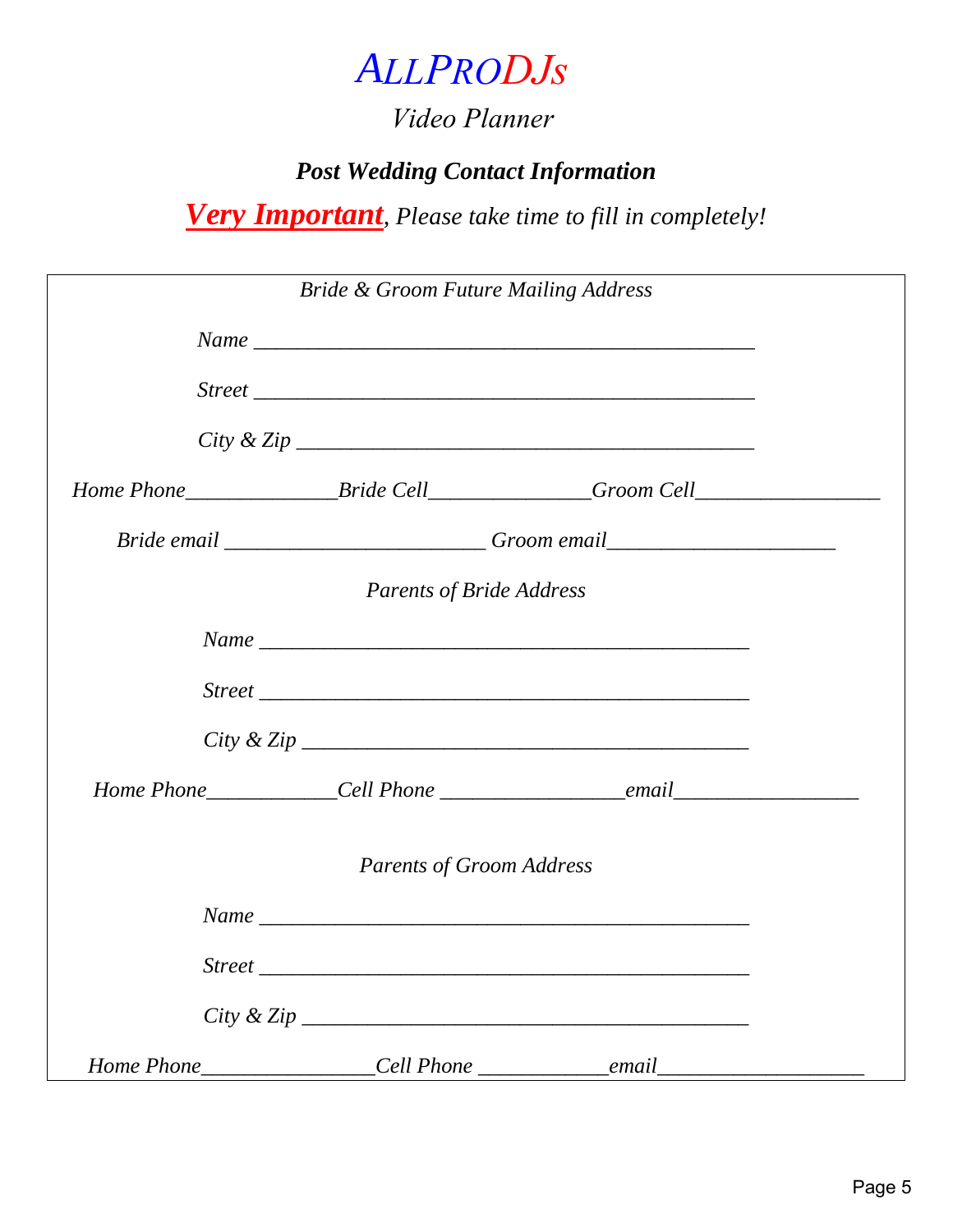### *Video Planner Wedding Day Suggestions*

*Small tips to make for a great wedding video*

#### *1. Arrange for flowers to be delivered to your house if you are having video coverage at the home. It makes for great video.*

*2. Tell the bridesmaids to be at your home fifteen minutes sooner than you really want them to arrive. This way everyone is ready for Photos & Video.* 

*3. Have the Groom, Best Man & Groomsmen be at the church one hour before the ceremony begins. (His parents also if possible)*

*4. For the Bride, remember to not jump out of the limo as soon as you arrive. We want to get that shot, so give us a minute or two to be ready. And remember To smile, even if it is difficult. It looks great when you smile!*

*5. Be sure the bridesmaids are not chewing gum when coming down the aisle.*

*6. When your father or escort brings you down the aisle and removes your veil, be sure he knows to give you a kiss before placing your hand in the hand of the groom. ( They often do forget )*

*7. Tell your escort not to try to immediately go to his seat after giving you away. It sometimes results in him stepping on the bridal train, or doing a quick hop when he sees it. Better to enjoy the moment and wait until you move ahead.*

#### *8. Be sure to look at each other, Not the minister, when doing your vows!*

*9. When lighting candles, try to do it so the guests can see. If possible go behind the candles. (This is not always possible)*

*10. When doing your first dance, ask your photographer to give you a minute or two before he steps in and asks you to look his way. There is normally plenty of time, and those first few moments are special.*

*11. Remember to tell anyone you know that is planning a wedding to call All Pro Video and DJs.* 

### *Wedding Video Samples available at*  **AllProUSA.com**